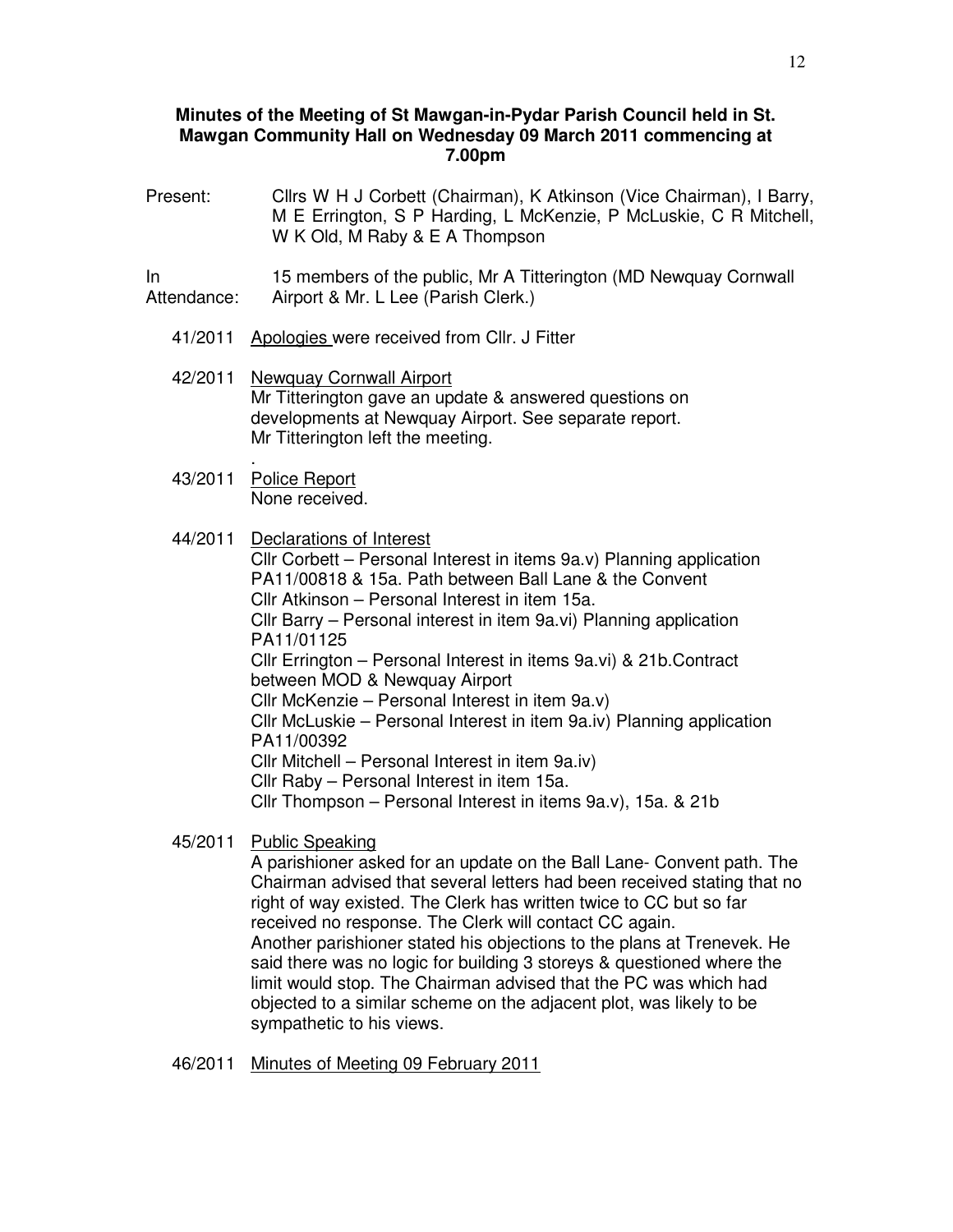**Resolved** to accept the Minutes of the meeting held on 09 February 2011 at 7.00pm as a true record of the meeting and they were signed by the Chairman.

47/2011 Clerk's Report

The Clerk's report had been circulated prior to the meeting. The Clerk will chase: 1. SERCO re the bin at North Steps, 2.CC regarding the St Eval junction. The Chairman committed to erecting the 'No Alcohol' signs at the beach before the start of the season.

#### 48/2011 Vacancies in Council

Steve Tavener & Steve Gardner both outlined their reasons for wanting to become a councillor. After hearing both statements Cllr McLuskie resigned with immediate effect for personal/business reasons & left the meeting. Whilst this created a second vacancy, the new vacancy needs to be advertised. The Clerk will advise CC to arrange this. A ballot took place to fill the original vacancy. ------------------------------------------------------------

**Resolved** to co-opt Steve Tavener to fill the vacancy. He duly signed

his Declaration of Acceptance of Office & took his place as councillor.

- 49/2011 Planning
	- (a) New Applications to discuss & decide on response to Cornwall Council
		- i) Newquay Cornwall Airport Local Development Order Consultation 9 February to 9 March **Resolved –** The PC is happy with the LDO now that the proposed building height has been reduced from 10metres to 6 metres.
		- ii) PA11/00498 Cornwall Council Property Services, Newquay Airport Trebarber, St Mawgan. Proposed 4.99 MW Solar Farm, 'Kernow Solar Park'. **Resolved to object**: (1) there is no evidence that other more appropriate sites have been considered; (2) the scheme would further extend the developed area of the airport into the surrounding countryside and would be extremely visually intrusive; (3) this type of mega scheme, unviable in its own right, would necessarily draw down the lion's share of available government subsidy thereby making smaller, communitybased schemes less likely to succeed. This was the very opposite of central government's intention.
		- iii) PA11/00516 Harling Richardson Ltd. Farmhouse New Farm, St Mawgan. Proposed house extension for elderly parents. **Resolved- No objections**
		- iv) PA11/00392 Mr & Mrs Tucker. Trenevek, Trenance, Mawgan Porth. Proposed demolition of existing 2 storey 4 bedroom dwelling & erection of a new 3 storey 4 bedroom dwelling. **Resolved to object-** : (1) conflict with Parish Plan which seeks to prevent 3 storey replacement dwellings; (2) conflict with Policy 35 of the Local Plan (Areas of Special Character)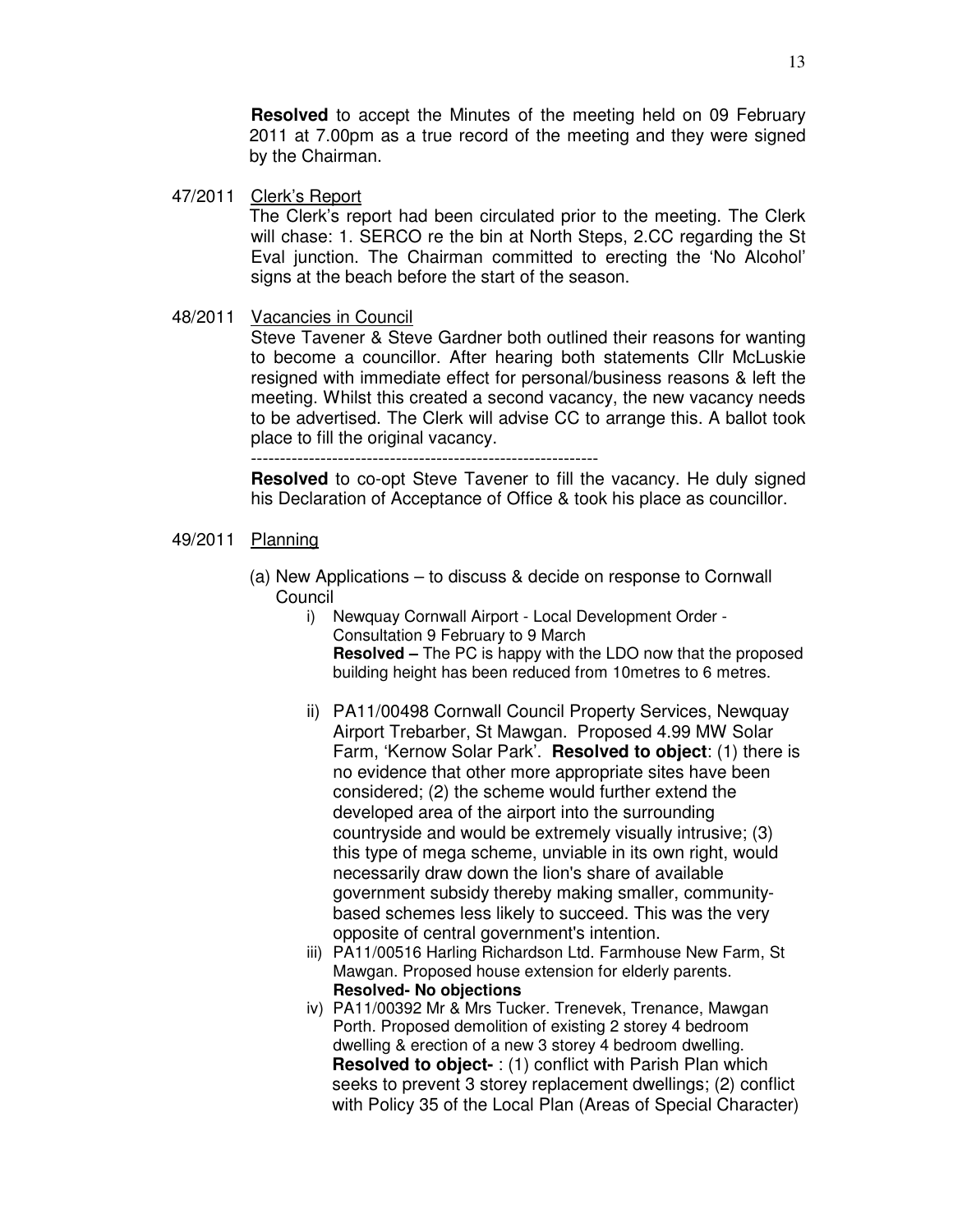If the scheme were to be approved, then it was felt that further excavation of the site should take place to reduce the increase in ridge height. This would partially mitigate the effect of a third storey.

It was further **resolved** that the Chairman and vice chairman should take up these concerns with Mr Edmondson, the head of Central Area 2 Planning.

- v) PA11/00818 Mr & Mrs Oliver. Loweneth, Trevenna Cross, St Mawgan. Proposed replacement of existing single garage with new double garage with accommodation over within roof space. While content with the principle of a replacement double garage and an additional bedroom, nevertheless the PC **resolved to object** on the basis that the garage extension, as proposed, was significantly higher and out of proportion with the parent building. It was felt that betterdesigned scheme should be requested.
- vi) PA11/01125 Mr J Chapman Trelintie Tredragon Road Mawgan Porth Newquay Cornwall TR8 4DH Erection of first floor balcony extension to south west elevation. **Resolved – No objections**
- b) Advices and decisions from Cornwall Council
	- i) PA10/08416 Grant of Conditional Planning Permission. Reconstruction of taxiway etc at Newquay Airport
	- ii) PA11/00046 Grant of Conditional Planning Permission. 2 Storey Extension at Higher Lanvean Farmhouse
	- iii) PA10/08551 Confirmation of Withdrawn Application at Riviera Lodge Inn
	- iv) Appeal for Moorlands dismissed
- c) There were no new enforcement issues.
- 50/2011 The Newquay & St Columb Community Network Forum

Monthly report circulated prior to the meeting – Noted

# 51/2011 Extension of Beach Contract for 12 month period

**Resolved** to extend the beach contract from 06 April 2011 until 30 September 2011. Clerk to advise Mr Farmer.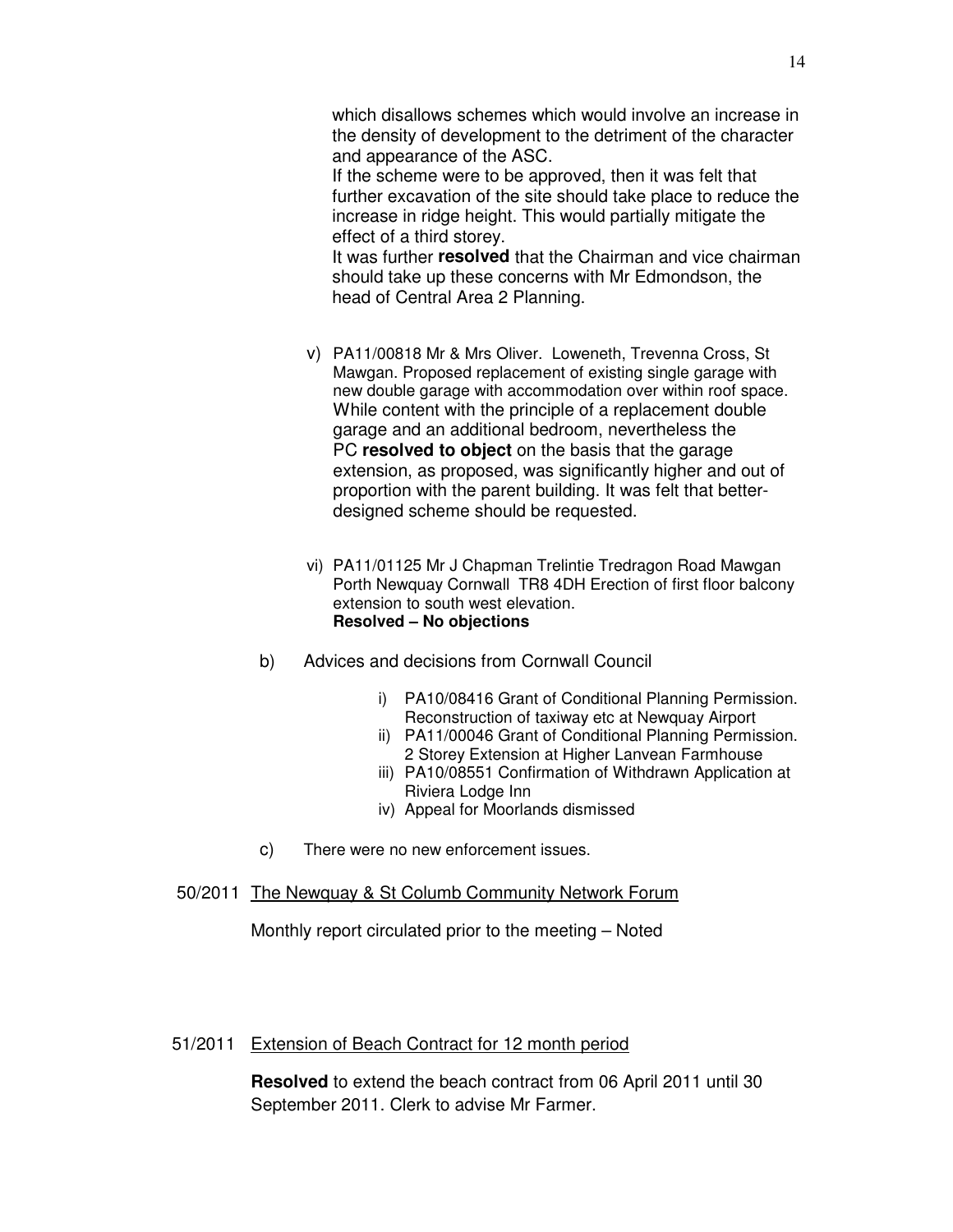#### 52/2011 Extension of General Maintenance Contract for 12 month period

**Resolved** to extend the General maintenance contract for a further 12 months from 01 April 2011 subject to the addition of the following:

- a) Road Verges –to keep trimmed and tidy the roadside verge between the Convent Wall (below Lanherne Barton Farmhouse) and the Craft Shop
- b) General To pressure wash & prepare for winter storage (lubricate & oil) the mower at the end of each season.

## 53/2011 Amenity Area Working Group Report

- a) Review of Burial Fees The Clerk will provide all councillors with the comparison table that was given to the Amenities WG, in order that a decision can be made in April.
- b) Bench opposite Hawkey's shop **Resolved** to purchase (using Best Kept Village Funds) Teak Oxford Commercial Bench (cost £515) plus anchor kit. Clerk to arrange.
- c) Convent trees Clerk to investigate whether there is any sort of agreement in place for the PC to carry out this work. Agenda item April.

## 54/2011 Beach & Environment Working Group Report

- a. Business contributions towards beach cleaning Cllr Tavener has been appointed to this working group & will take forward the collection of funds from the business community.
- b. Disabled Access Correspondence Knevitt Consulting Engineers

**Resolved** Clerk to request Kevin Lay to carry out an inspection as soon as he returns from holiday. **Resolved** Clerk to ask CC to address the current deficiencies (outlined in Cllr Barry's email)

#### 55/2011 Transport & Rights of Way Working Group Report

a) Path between Ball Lane & the Convent. – Update on status Including correspondence from Donald Weekes, Peter Parkinson & Howard Harrison – See 45/2011 above. Clerk to contact Mr Steve Dyer at CC for response. Agenda item April.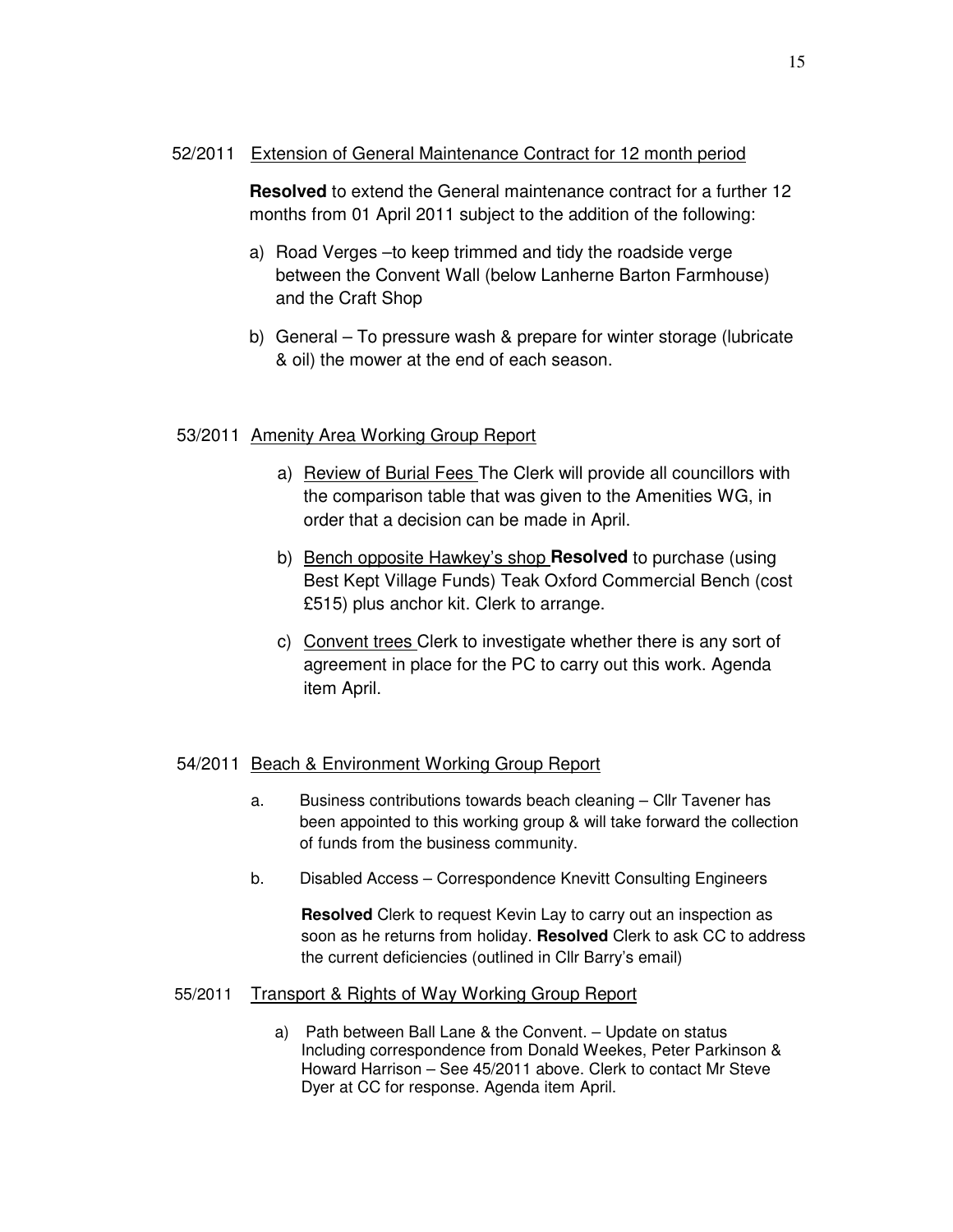- b) Footpath 39- The drain has still not been emptied at the lower end of this footpath. There are Health & safety issues at the top end of the path where contractors are working on Trelintie. The Chairman will contact Cllr Fitter to arrange a meeting to take this forward,
- c) CC had undertaken to renew the white lines between the Highway and the Merrymoor frontage. The Chairman will also discuss this with Cllr Fitter
- d) There were no new issues for the Council's attention

#### 56/2011 Other Reports – None received

#### 57/2011 Annual Assembly Meeting

Resolved to hold the Annual Assembly Meeting on Wednesday 06April 2011 at 7.00pm at St Mawgan Community Hall.

Agenda items are invited.

## 58/2011 Accounts

**Resolved** to pay the following accounts:

| T Michell Maintenance Feb |                                             | £ 640.00  |
|---------------------------|---------------------------------------------|-----------|
| L Lee                     | Clerks Jan salary & expenses                | £ 574.54  |
| <b>CPRE</b>               | Annual subscription                         | £ $29.00$ |
| <b>MPVH</b>               | Hall Rental May 2010 (duplicate) $\epsilon$ | 18.00     |
| Total                     |                                             | £1261.54  |

## 59/2011 Review Of Standing Orders

Cllr Mitchell advised that with the Clerk he had reviewed the Standing Orders. Several items from the Model Standing Orders had been added to our existing standing orders & a few minor amendments had been made, with the aim of meeting statutory requirements but keeping the standing orders brief. The Clerk will circulate the amended version for adoption at the April meeting.

#### 60/2011 Correspondence for information

a. CPRE Cornwall – Notice of AGM Saturday 26 March 2011 at 10.00 a.m.

Cllr Barry will attend.

- b. Guidance for Bathing Water Controllers Noted
- c. DEFRA Bathing Waters Newsletter February 2011- Noted